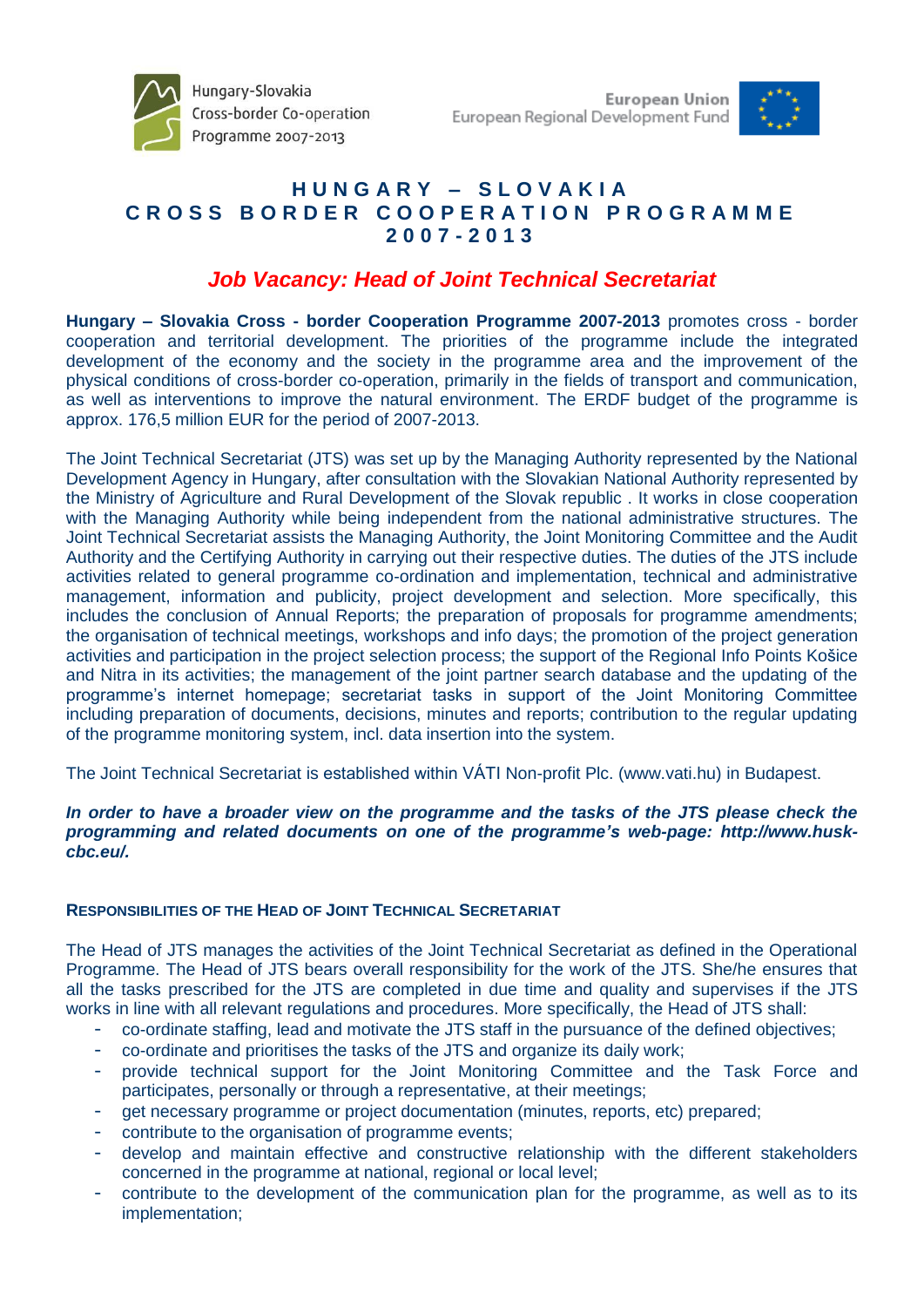- ensure efficient and rapid information flow between the bodies concerned in programme and project implementation;
- represent the Hungary Slovakia Cross border Co-operation Program at different programme events, including events in the programme area or in abroad;
- perform other relevant duties deriving from the management of the programme.

#### **Employment criteria General conditions**

The candidate must be a citizen of Hungary or Slovakia and entitled to his/her full rights as a citizen.

## **Education**

Advanced university level degree preferably in European studies, economics, law, regional policies, spatial planning or related field.

## **Professional experience**

- At least 7 years of experience in the field of EU funding/ in the management of EU cooperation programmes (preferably Phare CBC, INTERREG, ETC or Pre-Accession Funds, Structural Funds, etc.);
- At least 2 years of experience in team leading.

## **Competencies**

- Thorough knowledge of European policy-making and regional policy, with a special regard to the European Territorial Co-operation Objective.
- In-depth knowledge of the social and economic features of Hungary and Slovakia, in particular those of the programme area.
- Extensive experience in financial management and budgeting.
- Proven leadership skills and ability to establish and maintain effective working relationships with people of different national and cultural backgrounds while maintaining impartiality and objectivity.
- Proven ability to plan and organize, delegate work and to supervise staff.
- Reliability and commitment to timely delivery of high quality outputs and to achieve organizational goals.
- Analytical, problem-solving and good negotiation and communication skills.
- excellent communication skills, open minded and a good team worker
- creative and problem solving oriented

#### **Languages**

- Fluency in English as well as in Hungarian and/or in Slovak language

#### **Other skills**

- Very good computer skills: MS Office including Word, Excel, Access and PowerPoint, Internet.

## **Terms of employment**

The position is based on a full – time contract under Hungarian Law with a 3 month probation period. The contract is foreseen until the end of the programme period.

#### Location

- Hungary, Budapest

#### **Salaries**

The competitive salary will be related to qualifications, experience and the costs associated with living abroad.